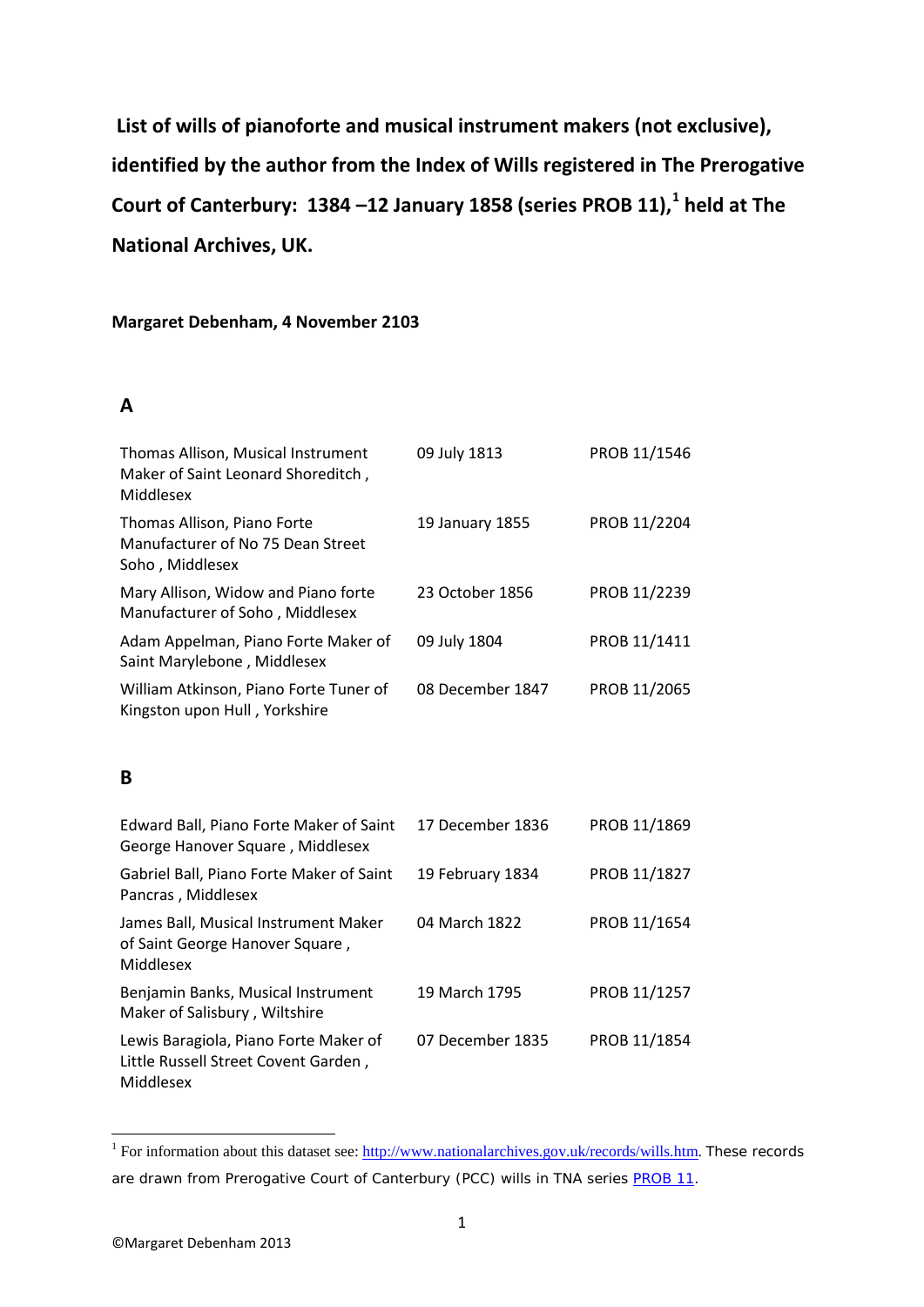| Samuel Barber, Piano forte Maker of<br>Lambeth, Surrey                                      | 18 October 1851   | PROB 11/2140 |
|---------------------------------------------------------------------------------------------|-------------------|--------------|
| Henry Bell, Pianoforte Maker of Saint<br>George Hanover Square, Middlesex                   | 03 October 1855   | PROB 11/2220 |
| Will of John Betts, Musical Instrument<br>Maker of Royal Exchange, City of<br>London        | 03 May 1823       | PROB 11/1670 |
| Lorence Beyer, Piano Forte Maker of<br>Saint Anns Soho, Middlesex                           | 05 January 1790   | PROB 11/1187 |
| Edwin Bird, Pianoforte Maker of No 16<br>William Street Regents Park, Middlesex             | 06 March 1844     | PROB 11/1994 |
| David Black, Piano Forte and Organ Key<br>Maker of Saint Pancras, Middlesex                 | 30 October 1832   | PROB 11/1806 |
| John Bond, Piano Forte Maker of No 19<br>Frederick Place Hampstead Road,<br>Middlesex       | 11 July 1848      | PROB 11/2077 |
| William Boyett, Organ Builder and<br>Pianoforte Maker of Chichester, Sussex                 | 13 September 1851 | PROB 11/2139 |
| John Broadwood, Musical Instrument<br>Maker of Saint James Westminster,<br>Middlesex        | 16 November 1812  | PROB 11/1538 |
| Thomas Brockly, Piano Forte Maker<br>of Saint Marylebone, Middlesex                         | 31 January 1844   | PROB 11/1991 |
| Andrew Brockly, Piano forte Maker of<br>Saint Marylebone, Middlesex                         | 23 February 1856  | PROB 11/2226 |
| John Bruce, Pianoforte Maker of No 7<br>Park Place New Peckham, Surrey                      | 21 March 1851     | PROB 11/2128 |
| John Brown, Musical Instrument Maker<br>of Saint Mary Aldermanbury, Middlesex               | 19 July 1734      | PROB 11/666  |
| John Burley, Piano Forte Maker of Saint<br>Pancras, Middlesex                               | 06 October 1808   | PROB 11/1486 |
| Robert David Byers, Piano Forte Maker<br>of Lambeth, Surrey                                 | 26 August 1845    | PROB 11/2022 |
| C                                                                                           |                   |              |
| Thomas Cahusac, Musical Instrument<br>Maker of Saint Clement Danes,<br>Middlesex            | 07 June 1798      | PROB 11/1307 |
| George Casselman, Piano Forte Maker<br>of Pancras Street Tottenham Court<br>Road, Middlesex | 21 December 1854  | PROB 11/2201 |
| Joseph Collier, Musical Instrument<br>Maker of Saint Magnus London Bridge,                  | 22 January 1750   | PROB 11/776  |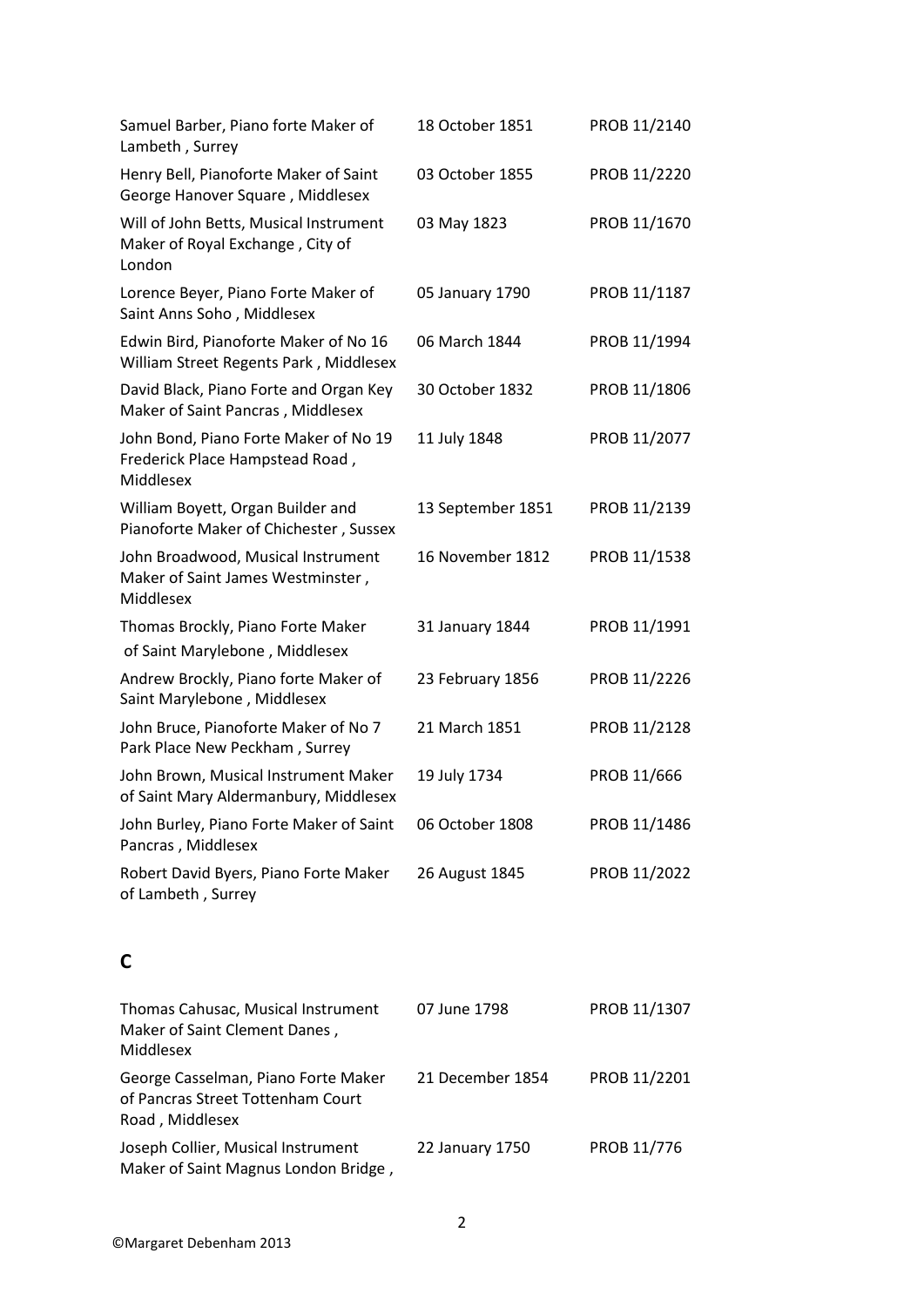| City of London                                                                                 |                  |              |
|------------------------------------------------------------------------------------------------|------------------|--------------|
| Joseph Collier, Musical Instrument<br>Maker of Thames Ditton, Surrey                           | 02 August 1823   | PROB 11/1674 |
| George Copley, Piano Forte<br>Manufacturer of Hackney, Middlesex                               | 09 October 1855  | PROB 11/2220 |
| Robert Cotton, Musician and Musical<br>Instrument Maker of Saint Dunstan<br>Stepney, Middlesex | 16 July 1806     | PROB 11/1446 |
| William Alexander Craig, Musical<br>Instrument Maker of Brighton, Sussex                       | 19 April 1852    | PROB 11/2150 |
| Thomas Culliford, Musical Instrument<br>Maker of Compton, Hampshire                            | 19 February 1821 | PROB 11/1639 |

## **D**

| William Davidson, Piano Forte Maker of<br>Saint George the Martyr, Surrey                              | 16 February 1828 | PROB 11/1736 |
|--------------------------------------------------------------------------------------------------------|------------------|--------------|
| Joseph Davis, Piano Forte Manufacturer<br>of Christ Church, Surrey                                     | 13 October 1852  | PROB 11/2160 |
| George Thomas Dettmer, Piano Forte<br>Maker of Saint Mary Islington,<br>Middlesex                      | 03 June 1843     | PROB 11/1980 |
| Thomas Dodd, Musical Instrument<br>Maker of No 3 Berners Street Oxford<br>Street London, Middlesex     | 22 May 1837      | PROB 11/1878 |
| George Donnison, Cabinet Maker and<br>Piano Forte Maker of Saint OlaveSilver<br>Street, City of London | 02 April 1844    | PROB 11/1996 |
| Richard Duke, Musical Instrument<br>Maker of Saint Andrew Holborn,<br>Middlesex                        | 21 February 1783 | PROB 11/1100 |
|                                                                                                        |                  |              |

## **E**

| George William Eadon, Piano forte<br>Maker of Lambeth, Middlesex                    | 25 June 1831     | PROB 11/1786 |
|-------------------------------------------------------------------------------------|------------------|--------------|
| Henry Eberst, Piano Forte Maker of<br>Saint Marylebone, Middlesex                   | 09 May 1820      | PROB 11/1629 |
| William Edwards, Musical Instrument<br>Maker of Lambeth, Surrey                     | 11 March 1828    | PROB 11/1737 |
| James Edmunds, Musical Instrument<br>Maker of Saint James Westminster,<br>Middlesex | 04 October 1751  | PROB 11/790  |
| John Ellis, Musical Instrument Maker                                                | 26 November 1795 | PROB 11/1267 |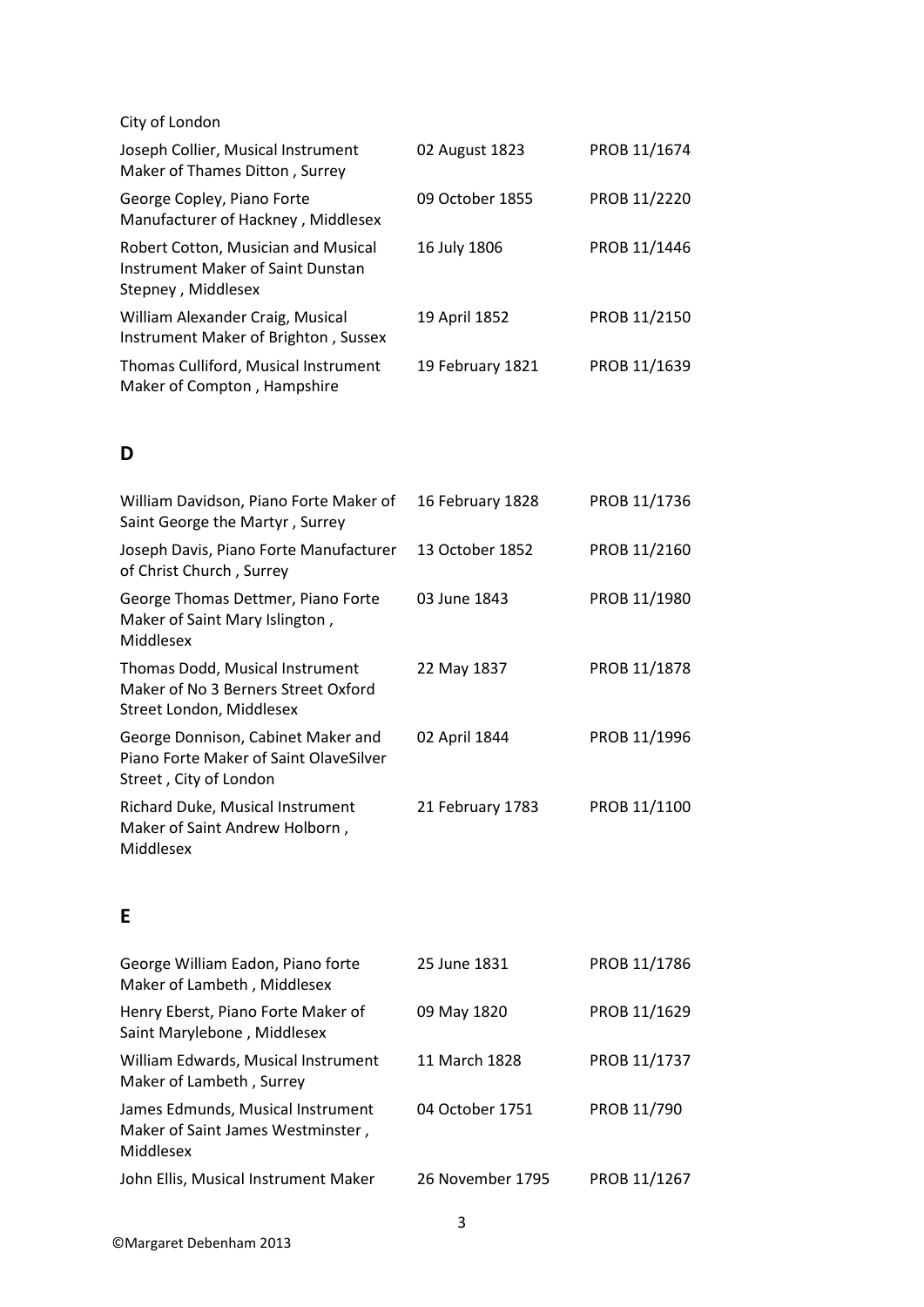| and Shopkeeper of Saint James<br>Clerkenwell, Middlesex                 |                  |              |
|-------------------------------------------------------------------------|------------------|--------------|
| Orphée or Orpheus commonly called<br>Pierre Erard, Harp and Piano Forte | 02 November 1855 | PROB 11/2222 |
| Manufacturer of Paris                                                   |                  |              |

### **F**

| Charles Joseph Farn, Musical<br><b>Instrument Maker of Lombard Street</b><br>London             | 03 October 1832  | PROB 11/1806 |
|-------------------------------------------------------------------------------------------------|------------------|--------------|
| Robert Fairn, Piano Forte Maker of Saint<br>Pancras, Middlesex                                  | 05 July 1843     | PROB 11/1982 |
| Bernard Simon otherwise Simmon<br>Fendt, Musical Instrument Maker of<br>Chelsea, Middlesex      | 19 June 1852     | PROB 11/2154 |
| James Forsyth, Piano Forte Maker of<br>Saint John the Evangelist Westminster,<br>Middlesex      | 09 March 1843    | PROB 11/1976 |
| Alexander Fraser, Cabinet Maker and<br>Pianoforte Maker of Saint Anns<br>Westminster, Middlesex | 30 May 1821      | PROB 11/1643 |
| Richard Franklin, Pianoforte Maker of<br>Saint Leonard Shoreditch, Middlesex                    | 23 April 1853    | PROB 11/2170 |
| Martin Fullalove, Pianoforte Maker of<br>Saint Pancras, Middlesex                               | 08 January 1845  | PROB 11/2010 |
| G                                                                                               |                  |              |
| George Gange, Piano Forte Maker of<br>Lower Belgrave Place Pimlico,<br>Middlesex                | 15 October 1853  | PROB 11/2179 |
| Samuel Gilkes, Musical Instrument<br>Maker of Westminster, Middlesex                            | 13 November 1828 | PROB 11/1747 |
| Alexander Taylor Gow, Piano Forte<br>Maker of Lambeth, Surrey                                   | 19 December 1846 | PROB 11/2046 |
| James Graves, Piano Forte Maker of<br>Queen Street Camden Town, Middlesex                       | 11 July 1849     | PROB 11/2096 |
| John Green, Musical Instrument Maker<br>of Soho Square, Middlesex                               | 16 August 1851   | PROB 11/2137 |
| Joseph Greenhill, Musical Instrument<br>Maker of Little Britain, City of London                 | 25 March 1836    | PROB 11/1859 |
|                                                                                                 |                  |              |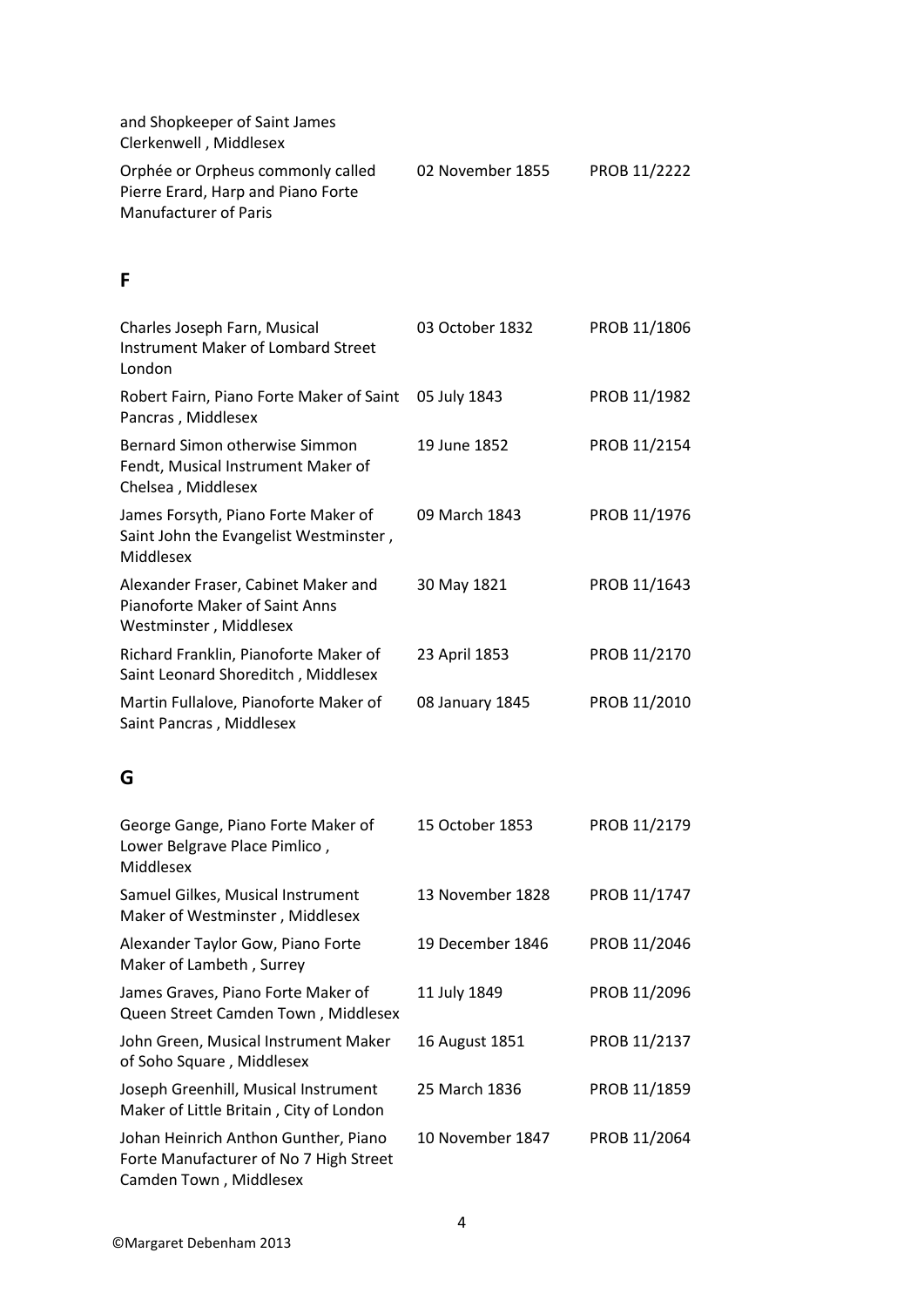### **H**

| Robert Handley, Musical Instrument<br>Maker of Leather Lane, Middlesex                           | 21 July 1807     | PROB 11/1464 |
|--------------------------------------------------------------------------------------------------|------------------|--------------|
| John Halley, Pianoforte Maker of Great<br>Cambridge Street in Hackney Road,<br>Middlesex         | 22 August 1836   | PROB 11/1865 |
| John Heatly, Pianoforte Maker of Saint<br>Marylebone, Middlesex                                  | 09 April 1846    | PROB 11/2034 |
| Robert Frederick Hill, Piano Forte Maker<br>of No 8 Oakley Terrace Old Kent Road,<br>Surrey      | 20 June 1855     | PROB 11/2214 |
| John Hills, Pianoforte Maker of Saint<br>George Southwark, Surrey                                | 19 April 1831    | PROB 11/1784 |
| James Henry Hunt, Piano Forte Maker<br>of Saint Pancras, Middlesex                               | 29 August 1831   | PROB 11/1789 |
| ı                                                                                                |                  |              |
| John Indermaur, Piano Forte Maker of<br>No 8 Upper Charlton Street Fitzroy<br>Square, Middlesex  | 20 March 1832    | PROB 11/1797 |
| J                                                                                                |                  |              |
| Thomas Jobson, Musical Instrument<br>Maker of No 13 Park Street Camden<br>Town, Middlesex        | 26 May 1853      | PROB 11/2172 |
| Rice Jones, Coal Merchant and Piano<br>Forte Maker of Golden Square,<br>Middlesex                | 06 June 1811     | PROB 11/1523 |
| William Jones, Piano Forte Tuner of No<br>186 Great College Street Camden Town,<br>Middlesex     | 30 November 1855 | PROB 11/2222 |
| К                                                                                                |                  |              |
| Samuel Keat, Musical Instrument<br>Maker, Widower of Fisher Street Red<br>Lion Square, Middlesex | 11 March 1830    | PROB 11/1768 |
| George Kendall, Pianoforte Maker of<br>Saint Pancras, Middlesex                                  | 19 March 1840    | PROB 11/1924 |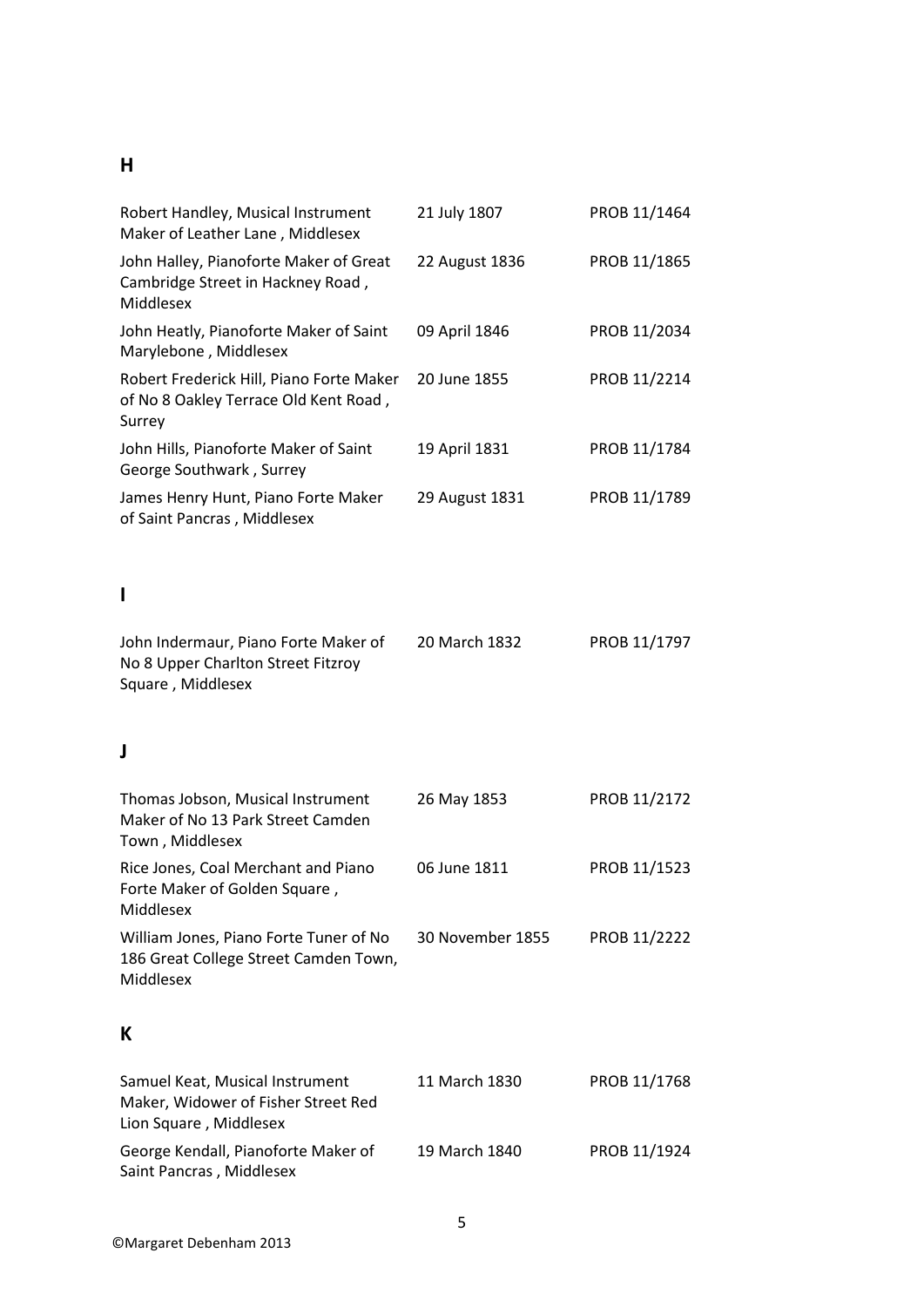| James Kennay, Piano Forte Maker of No<br>1 Crescent Hackney Road, Middlesex                   | 24 June 1856      | PROB 11/2234 |
|-----------------------------------------------------------------------------------------------|-------------------|--------------|
| Thomas Key, Musical Instrument Maker<br>of No 20 Charing Cross, Middlesex                     | 14 December 1852  | PROB 11/2163 |
| John Kiddle, Piano Forte Maker of Saint<br>Marylebone, Middlesex                              | 10 September 1833 | PROB 11/1821 |
| Joseph Kirkman, Piano Forte Maker of<br>Saint James Westminster, Middlesex                    | 27 April 1830     | PROB 11/1770 |
| Johann Christian Alexander Klein, Piano<br>Forte Maker of Saint Pancras,<br>Middlesex         | 22 November 1815  | PROB 11/1574 |
| John Kohler, Musical Instrument Maker<br>of Whitcombe Street Charing Cross,<br>Middlesex      | 29 April 1801     | PROB 11/1356 |
| John Kohler, Musical Instrument Maker<br>of Saint James's Street, Middlesex                   | 05 April 1805     | PROB 11/1424 |
| L                                                                                             |                   |              |
| Reinerus Leissem, Musical Instrument<br>Maker of Saint Ann Soho Westminster,<br>Middlesex     | 16 February 1760  | PROB 11/853  |
| Leudevig August Leukfeld, Musical<br>Instrument Maker of Saint Pancras,<br>Middlesex          | 01 December 1810  | PROB 11/1517 |
| Charles Lewontish, Teacher of the Piano<br>Forte of Hackney, Middlesex                        | 23 January 1847   | PROB 11/2048 |
| Charles Lukey, Musical Instrument<br>Maker of Cheapside, City of London                       | 10 May 1777       | PROB 11/1031 |
| M                                                                                             |                   |              |
| Jeremiah Matthews, Piano Forte Maker<br>of Saint John the Baptist Walbrook, City<br>of London | 04 July 1842      | PROB 11/1965 |
| Edmund Mautle alias Mautell, Musical<br>Instrument Maker of Saint James,<br>Middlesex         | 05 August 1730    | PROB 11/639  |
| David Middleton, Piano Forte Maker of<br>Saint Ann Westminster, Middlesex                     | 01 April 1845     | PROB 11/2016 |
| John Marshall, Piano forte Tuner of<br>Saint Pancras, Middlesex                               | 27 January 1853   | PROB 11/2165 |
| Stephen Moore, Pianoforte Maker of<br>Saint James Westminster, Middlesex                      | 27 October 1803   | PROB 11/1400 |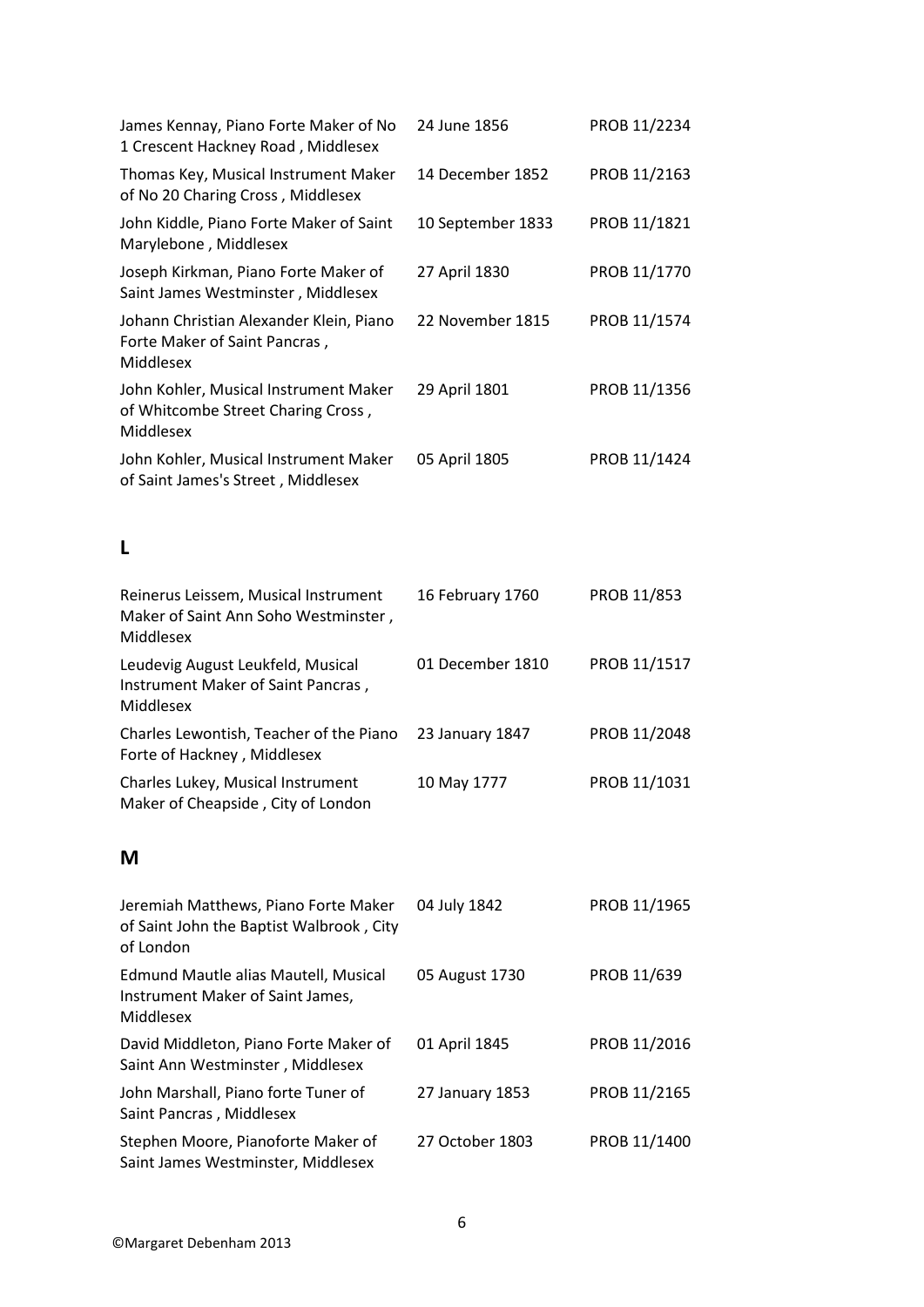| William Mowbray, Piano Forte Maker of<br>Newington Butts, Surrey                             | 13 November 1839 | PROB 11/1918 |
|----------------------------------------------------------------------------------------------|------------------|--------------|
| N                                                                                            |                  |              |
| William Nagle, Piano Forte Maker of No<br>41 Chalton Street Clarendon Square,<br>Middlesex   | 08 July 1848     | PROB 11/2078 |
| John Newton, Musical Instrument<br>Maker of Saint Botolph without Aldgate,<br>Middlesex      | 30 June 1780     | PROB 11/1066 |
| O                                                                                            |                  |              |
| Joseph Oakey, Piano Forte Maker of<br>Walworth, Surrey                                       | 23 June 1829     | PROB 11/1757 |
| James Cowle Ormond, Pianoforte<br>Maker of Saint Luke Chelsea, Middlesex                     | 12 August 1841   | PROB 11/1950 |
| P                                                                                            |                  |              |
| Thomas Parker, Pianoforte Maker of<br>Newington, Surrey                                      | 05 August 1830   | PROB 11/1775 |
| John Parnell, Cabinet Maker and<br>Pianoforte Maker of Paddington,<br>Middlesex              | 04 October 1821  | PROB 11/1649 |
| George Pattison, Piano Forte<br>Manufacturer of Regent Street,<br>Middlesex                  | 05 November 1832 | PROB 11/1808 |
| John Periam, Musical Instrument Maker<br>of No 29 Clarendon Street Somers<br>Town, Middlesex | 22 December 1829 | PROB 11/1764 |
| Robert Perkins, Pianoforte Maker of<br>Crescent Hackney Road, Middlesex                      | 29 August 1838   | PROB 11/1899 |
| Thomas Samuel Powell, Piano Forte<br>Maker of Poland Street Oxford Street,<br>Middlesex      | 12 May 1834      | PROB 11/1831 |
| Richard Potter, Musical Instrument<br>Maker of Pemberton Row Fleet Street,<br>City of London | 29 December 1806 | PROB 11/1453 |
| James Power, Musical Instrument<br>Maker of Strand, Middlesex                                | 20 October 1836  | PROB 11/1868 |
| Edward Price, Pianoforte Maker of Saint<br>James's Clerkenwell, Middlesex                    | 07 May 1822      | PROB 11/1657 |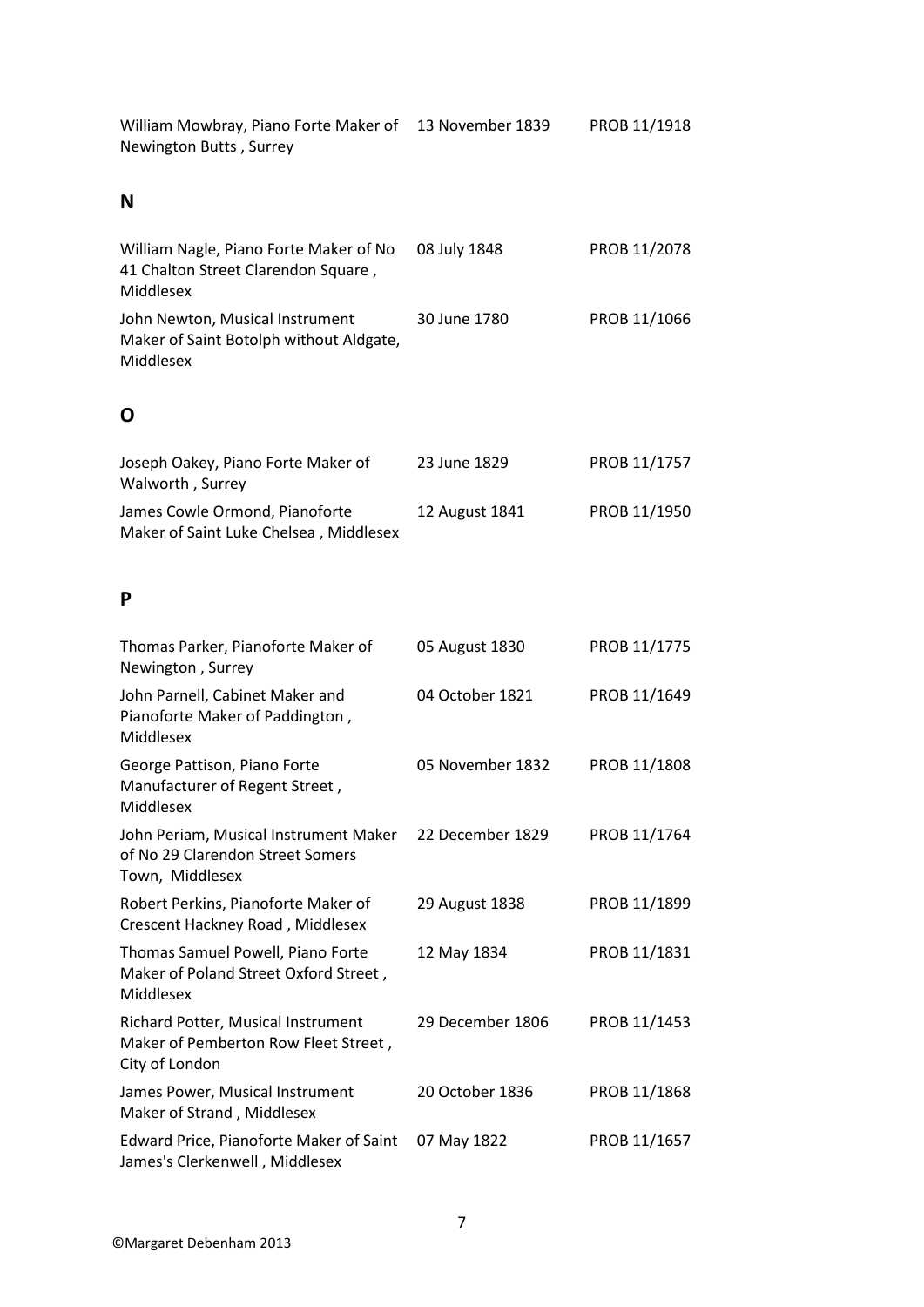| John Price, Pianoforte Maker of No 6<br>Norfolk Street Strand London,<br>Middlesex                                   | 10 October 1844   | PROB 11/2006 |
|----------------------------------------------------------------------------------------------------------------------|-------------------|--------------|
| Turner Purr, Cabinet Maker and<br>Piano Forte Manufacturer of<br>No 13 Drummond Crescent<br>Euston Square, Middlesex | 14 February 1850  | PROB 11/2107 |
| $Q - R$                                                                                                              |                   |              |
| John George Rathmacher, Piano Forte<br>Maker of No 6 Charles Street Soho<br>Square, Middlesex                        | 07 May 1831       | PROB 11/1785 |
| Henry Rawlins, Musical Instrument<br>Maker of Saint Marylebone, Middlesex                                            | 29 August 1786    | PROB 11/1145 |
| James Rendell, Musical Instrument<br>Maker of Saint Pancras, Middlesex                                               | 06 September 1844 | PROB 11/2005 |
| William Rogers, Pianoforte Maker of<br>Saint Pancras, Middlesex                                                      | 16 September 1848 | PROB 11/2081 |
| James Longman Rolfe, Piano Forte<br>Seller of No 4 High Street Worthing,<br><b>Sussex</b>                            | 31 December 1857  | PROB 11/2262 |
| Thomas Hall Rolfe, Piano Forte Maker of<br>No 61 Cheapside, City of London                                           | 19 May 1847       | PROB 11/2056 |
| William Rolfe, Piano Forte<br>Manufacturer of Cheapside, City of<br>London                                           | 22 January 1830   | PROB 11/1765 |
| Thomas Rowse, Musical Instrument<br>Maker of Wenlock Street Saint Luke,<br>Middlesex                                 | 31 January 1833   | PROB 11/1810 |
| Richard Russell, Piano Forte Maker of<br>Broad Street Golden Square, Middlesex                                       | 17 January 1843   | PROB 11/1974 |
| David Rutherford, Musical Instrument<br>Maker of Saint Martin in the Fields,<br>Middlesex                            | 03 November 1770  | PROB 11/961  |
| S                                                                                                                    |                   |              |

| William Sandbach, Musical Instrument<br>Maker of Saint Marylebone, Middlesex                       | 17 July 1830      | PROB 11/1774 |
|----------------------------------------------------------------------------------------------------|-------------------|--------------|
| Christian Schoene or Scoene, Piano<br>Forte Maker of Princes Street Cavendish<br>Square, Middlesex | 24 September 1794 | PROB 11/1250 |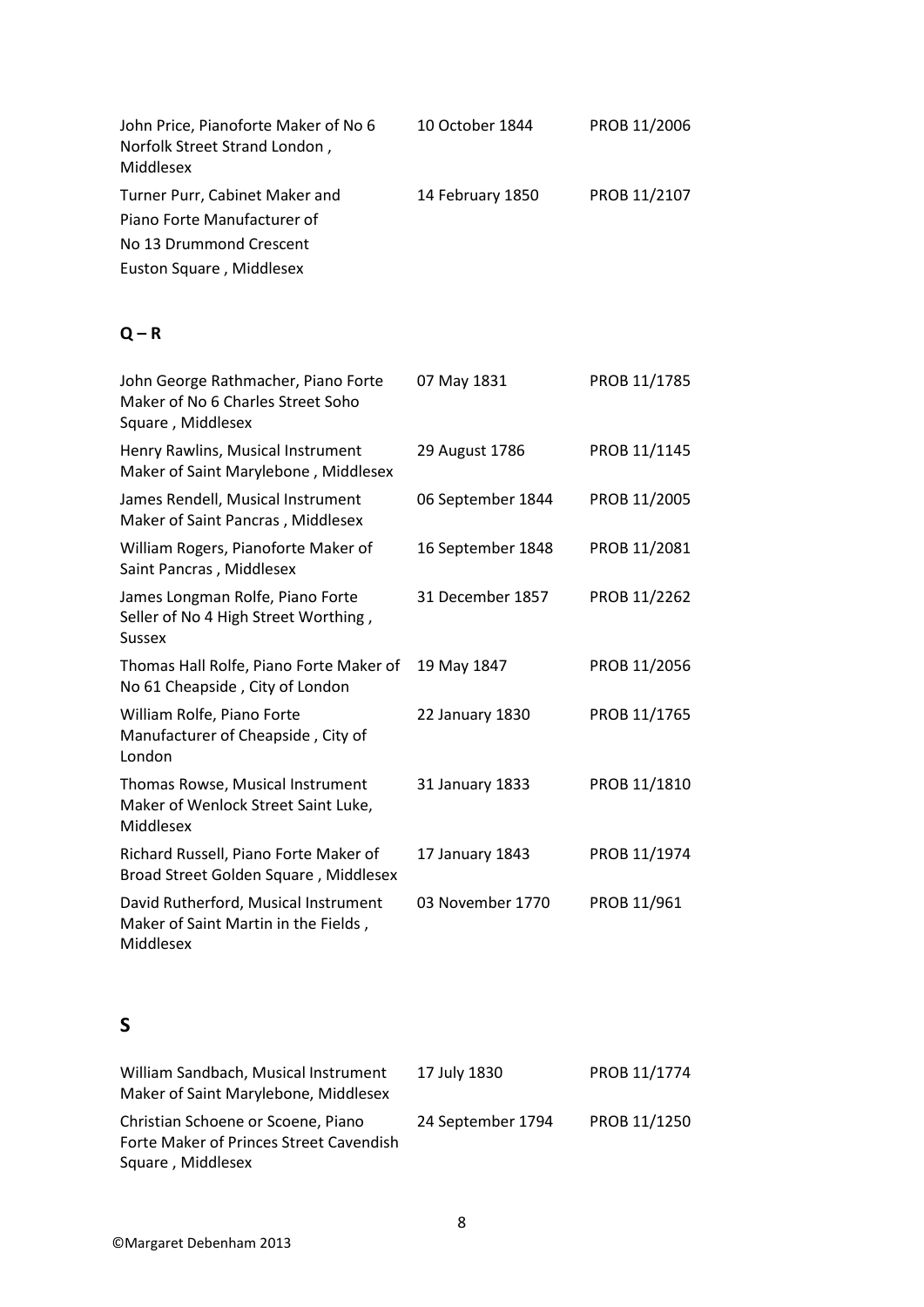| Samuel Seymour, Pianoforte Maker of<br>No 119 Tachbrook Street Pimlico,<br>Middlesex                                                            | 25 April 1856     | PROB 11/2231 |
|-------------------------------------------------------------------------------------------------------------------------------------------------|-------------------|--------------|
| Aaron Shepherd, Piano forte maker of<br>Saint Lukes, Middlesex                                                                                  | 16 January 1856   | PROB 11/2226 |
| Christopher Julius Ludewig Sievers,<br>Piano Forte Maker of Saint George<br>Hanover Square, Middlesex                                           | 12 June 1793      | PROB 11/1234 |
| Robert Southgate, Piano Forte Maker of<br>Saint Pancras, Middlesex                                                                              | 12 May 1843       | PROB 11/1980 |
| Jonathan Soames, Pianoforte Maker of<br>No 27 Alfred Street Bedford Square,<br>Middlesex                                                        | 16 February 1856  | PROB 11/2228 |
| Thomas Stanesby, Wind Musical<br>Instrument Maker of Saint Dunstan in<br>the West, City of London                                               | 02 March 1754     | PROB 11/807  |
| Miles Staveley, Pianoforte Maker of<br>Saint Pancras, Middlesex                                                                                 | 23 September 1850 | PROB 11/2120 |
| Robert Stewart, In the employ of<br>Messieurs Broadwood Piano Forte<br>Manufacturers of No 7 Mann's Cottages<br>Vauxhall Bridge Road, Middlesex | 19 September 1853 | PROB 11/2178 |
| James Stephens, Pianoforte Maker of<br>Saint Pancras, Middlesex                                                                                 | 22 March 1834     | PROB 11/1829 |
| Johann Andreas Stumpff, Harp and<br>Pianoforte Maker of Marylebone,<br>Middlesex                                                                | 19 March 1847     | PROB 11/2053 |
| Lewis Sugden, Pianoforte Maker of<br>Saint Marylebone, Middlesex                                                                                | 16 May 1849       | PROB 11/2093 |
| Τ                                                                                                                                               |                   |              |
| Allan Tait, Musical Instrument Maker of<br>Marlborough Street Marlborough<br>Square Fulham Road, Middlesex                                      | 26 November 1842  | PROB 11/1971 |
| Elizabeth Tomkins, Piano Forte Maker of<br>Saint James Westminster, Middlesex                                                                   | 22 February 1823  | PROB 11/1667 |
| Charles Thompson, Musical Instrument<br>Maker of Saint Pauls Church Yard, City<br>of London                                                     | 26 March 1777     | PROB 11/1029 |
| Samuel Thompson, Musical Instrument<br>Maker of Saint Pauls Church Yard, City                                                                   | 07 September 1795 | PROB 11/1266 |

of London

Thomas Turnham, Piano Forte Maker of 28 July 1815 PROB 11/1571